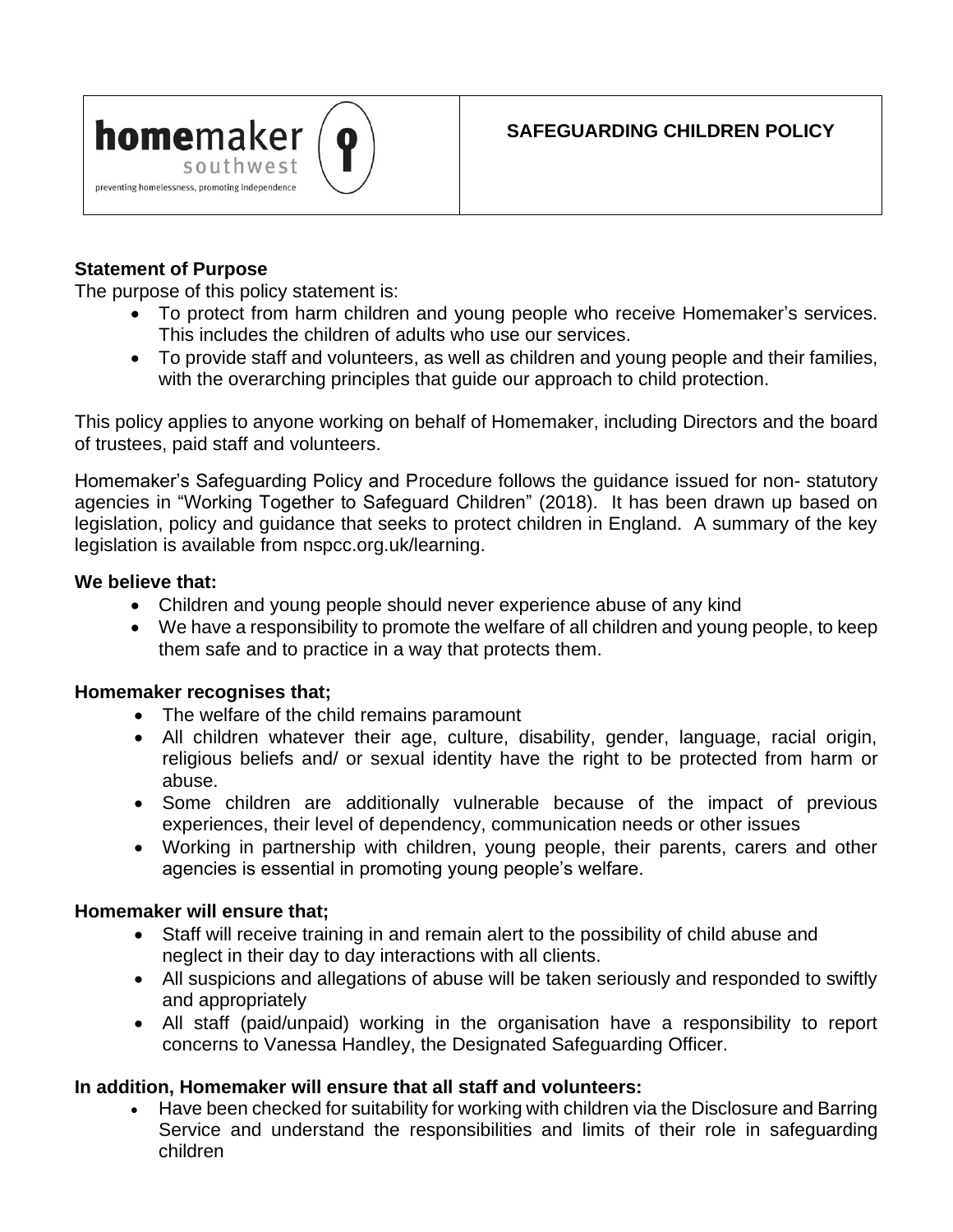- Are alert to the possibility of child abuse and neglect in all environments in which they work and have contact with children, either directly or indirectly
- Have access to training opportunities to promote their knowledge
- Receive regular supervision where they have an opportunity to discuss casework issues relating to safeguarding
- Know how to report any concerns they have about possible abuse or neglect
- Are vigilant about their own actions so they cannot be misinterpreted e.g. not being alone with children without alerting others to the reason, ensuring all allegations, however minor, are passed on immediately to the line manager
- Promote and maintain links with local statutory agencies in relation to both general and specific child protection matters

## **Homemaker seeks to keep children and young people safe by;**

- Valuing, listening and respecting them
- Appointing a Designated Safeguarding Officer (DSO) for children and young people, a deputy and a lead trustee for safeguarding
- Adopting child protection and safeguarding best practice through our policies and procedures and Code of Conduct for staff and volunteers
- Providing effective management for staff and volunteers through supervision, support, training and quality assurance measures so that all staff and volunteers know about, and follow our polices, procedures and behaviour codes confidently and competently.
- Recruiting staff and volunteers safely, ensuring all necessary checks are made
- Recording information professionally and securely in line with data protection legislation and guidance.
- Using our safeguarding procedures to share concern and relevant information with agencies who need to know, and involving children, young people, parents, families and carers appropriately
- Using our procedures to manage any allegations against staff and volunteers appropriately
- Creating and maintaining an anti-bullying environment and ensuring that we have a policy and procedure to deal with any which may occur
- Ensuring we have effective complaints and whistleblowing measures in place.
- Building a safeguarding culture where staff, volunteers and all those using Homemaker's services treat each other with respect and are comfortable about sharing concerns.

## **Related policies and procedures**

This policy statement should be read alongside our organisational policies, procedures and other related documents, including:

- Staff procedures for safeguarding children and young people, including
	- o guidance to staff and volunteers relating to the role of the DSO,
		- o dealing with disclosures and concerns,
		- o urgent referrals,
		- o the role of MASH/ The Gateway,
		- o allegations against staff
- Privacy and data protection
- Code of conduct and ethics
- Recruitment and selection
- ICT systems
- Dignity at work